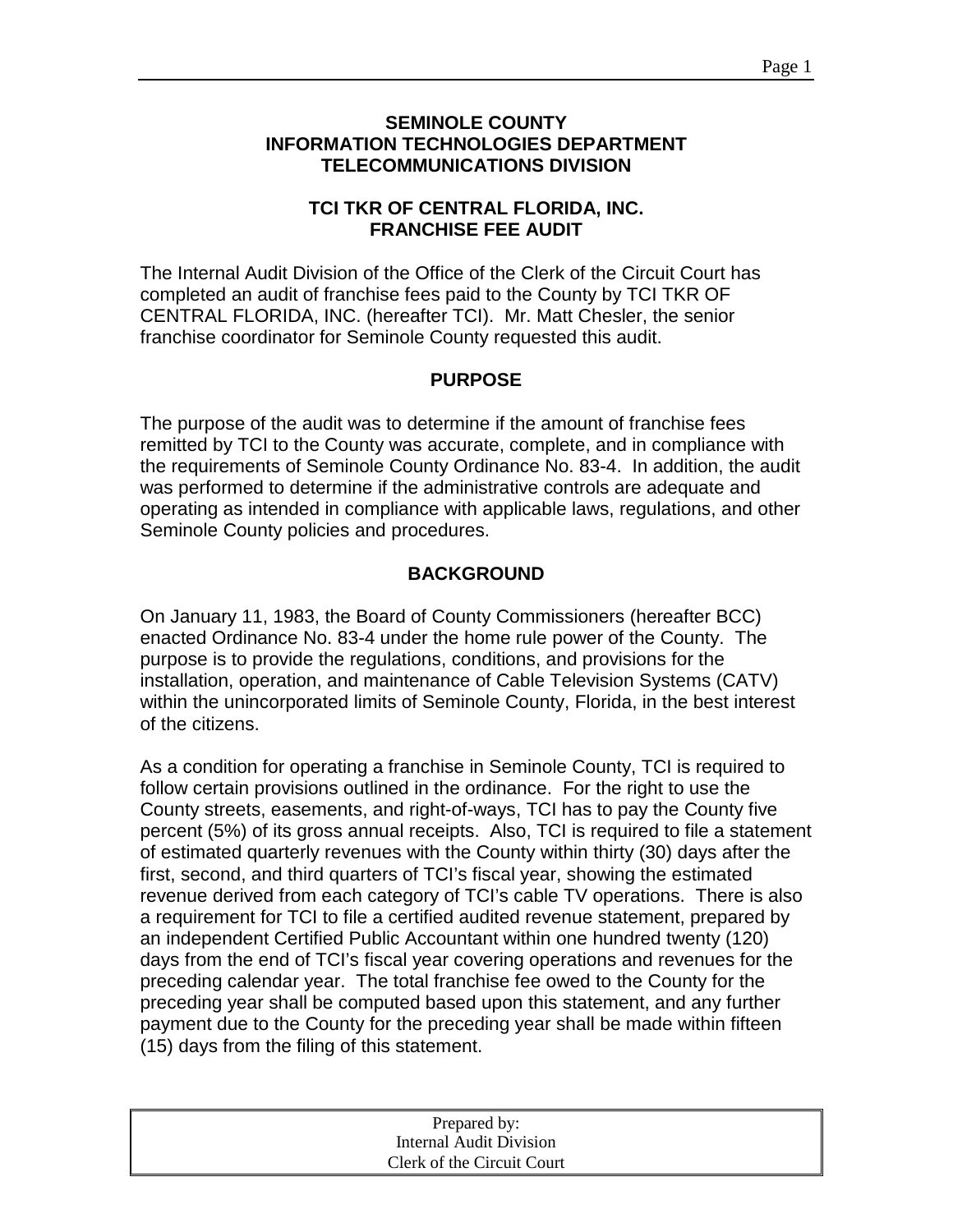# **SCOPE**

The scope of this audit included a review of records from January 1996 to June 1999. During that time, the County received franchise fees of approximately \$391,300.66.

The audit included:

- Review of the procedures being used to ensure compliance with the BCC Ordinance No. 83-4 and compliance with established policies and procedures, Florida State Statutes, and other applicable government regulations;
- Review of internal controls to ensure that franchise fees are accurately billed to customers at the correct amount and rate, and in a timely manner;
- Review of TCI remittances for accuracy and timeliness;
- Review of the payments reported via the company's billing system reports;
- Review of maps and plans of the area being serviced by TCI;
- Review of records being maintained by the County;
- Review of the BCC ordinances for conditions and provisions for payment of the franchise fee;
- Interviews of key personnel; and,
- Other such review procedures considered necessary in the circumstances.

Fieldwork began July 27, 1999, and was completed on August 13, 1999. The audit was performed by Bill Carroll and Pat Tindel.

| Prepared by:               |  |
|----------------------------|--|
| Internal Audit Division    |  |
| Clerk of the Circuit Court |  |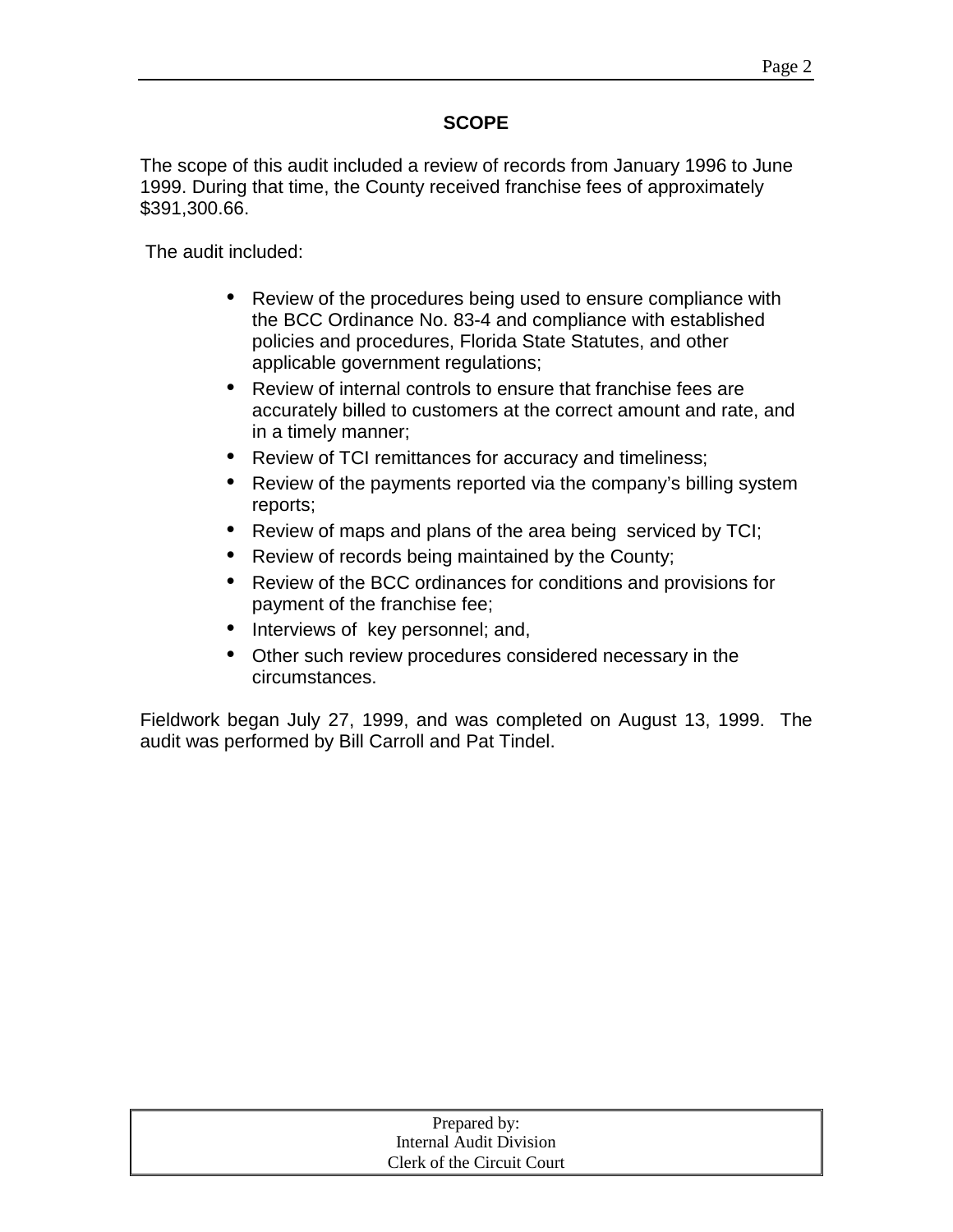# **OVERALL EVALUATION**

TCI did not remit the full value of the franchise fees due the County. On average, TCI remittances were understated by 1.8 percent for the period tested from January 1996 to June 1999. Consequently, for the period October 1990 through June 1999, we calculated that the company understated its remittances by approximately \$21,130.83. The total amount owed by TCI, including penalties and interest, is \$35,066.14.

 For a detailed discussion of the factors contributing to fees owed refer to Finding No. 1 on page 4 of this report.

| Prepared by:               |
|----------------------------|
| Internal Audit Division    |
| Clerk of the Circuit Court |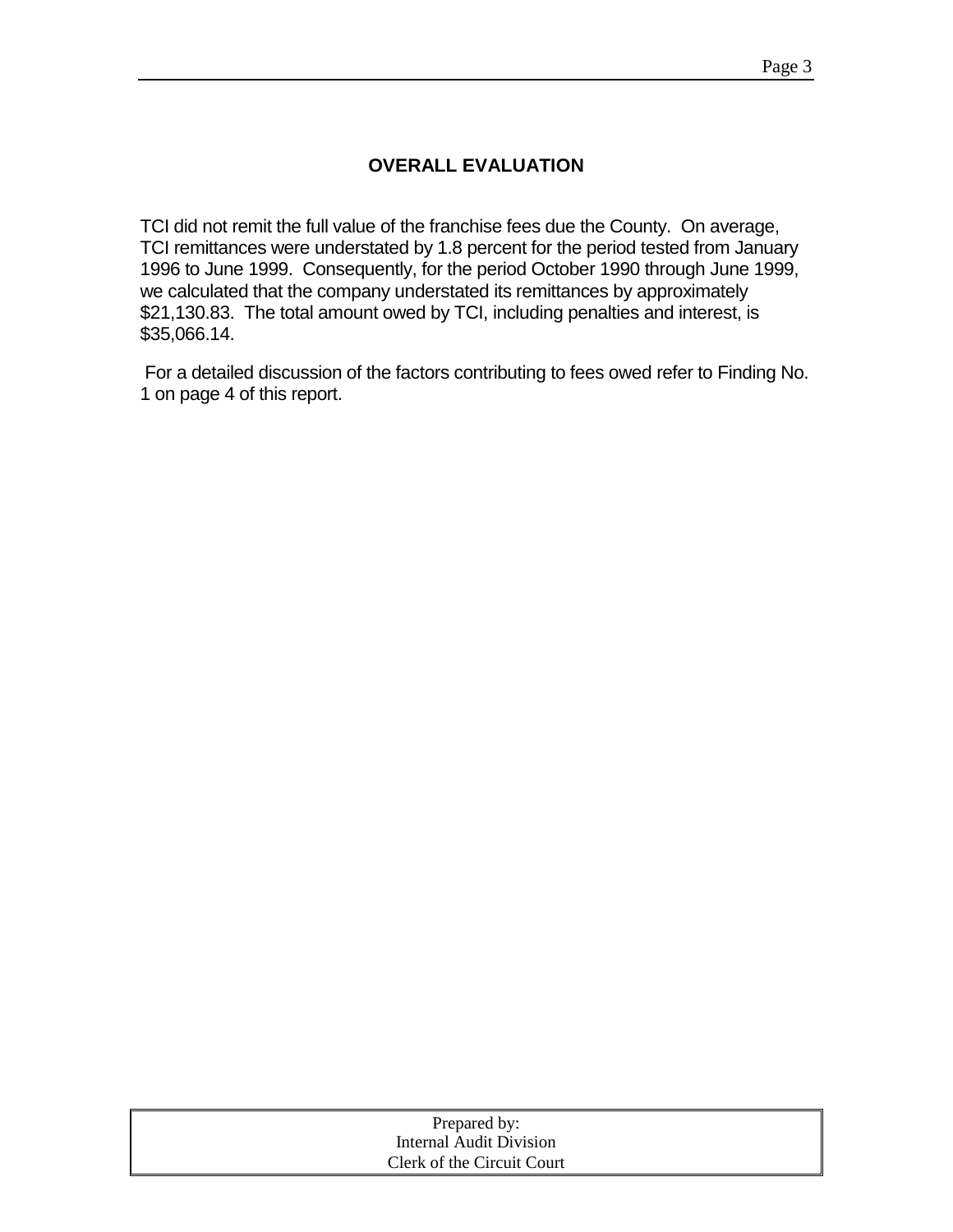### **FINDING NO. 1**

## **FINDING TCI did not submit all of the franchise fees due the County.**

As payment to the County for the rights to use the County streets, easements and right-of-ways, TCI is required to submit franchise fees to the County each quarter based on its Gross Receipts in unincorporated Seminole County.

Seminole County Ordinance No. 83-4 Article 1 Section 1.3(g) defines Gross Annual Receipts. " Gross Annual Receipts shall include all receipts collected from subscribers within the unincorporated areas of the County within a calendar year, including but not limited to:

- 1) all compensation for installation and line extension charges;
- 2) all compensation for the provision of basic or expanded Cable TV; and,
- 3) all compensation for the provision of pay TV or other pay services that are not included in basic or expanded Cable TV service signals and service.

Gross Annual Receipts shall not include any taxes on the service furnished by the grantee………………..or any subscriber revenues prohibited by inclusion in the fee base by State or Federal law or regulation."

There are two conditions that contributed to the under remittance.

• TCI totals the payments collected from its subscribers for the month, deducts for taxes (i.e. Sales Taxes), and multiplies the balance by five percent (5%) to arrive at the franchise fees due the County. Although, TCI collects seven percent (7%) from its subscribers for sales tax, it deducts nine percent (9%) from the base to apply the five percent (5%) franchise fee. Consequently, TCI is applying the five percent (5%) to a smaller base. Thus, the County is not receiving its fair share of the money received from the subscribers.

 For the period January 1996 to December 1998, TCI collected \$7,476,405.90 from its subscribers. Subtracting nine percent (9%) results in a base of \$6,859,087.98. By subtracting seven percent (7%) results in a base of \$6,826,318.41.

| Prepared by:               |  |
|----------------------------|--|
| Internal Audit Division    |  |
| Clerk of the Circuit Court |  |